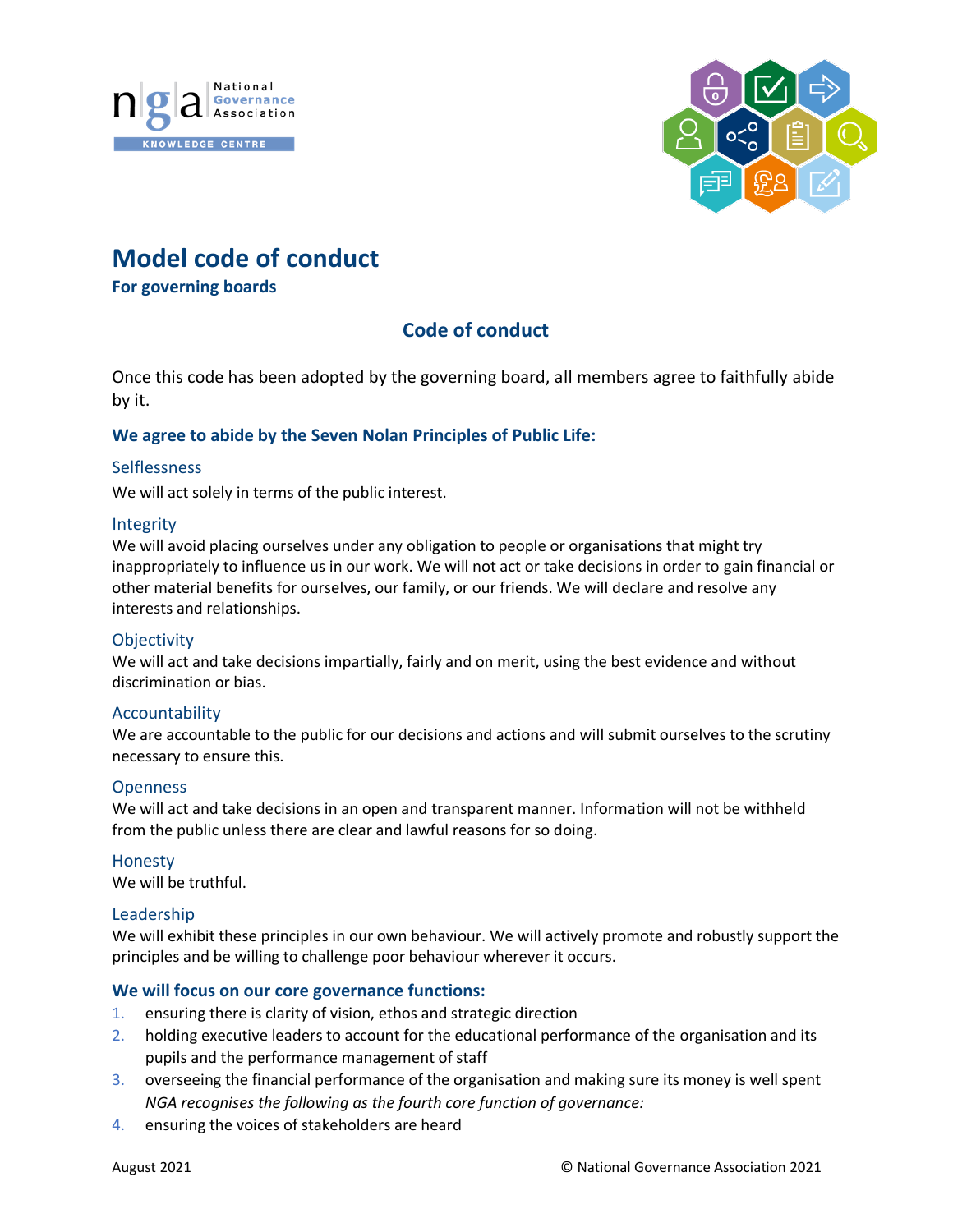

#### **As individual board members, we agree to:**

#### Fulfil our role & responsibilities

- 1. We accept that our role is strategic and so will focus on our core functions rather than involve ourselves in day-to-day management.
- 2. *\*For those working within a multi academy trust:* We will fulfil our role and responsibilities as set out in ou[r scheme of delegation.](https://www.nga.org.uk/Knowledge-Centre/Governance-structure-roles-and-responsibilities/Academy-trusts/Scheme-of-delegation.aspx)
- 3. We will develop, share and live the ethos and values of our school/s.
- 4. We agree to adhere to school/trust policies and procedures as set out by the relevant governing documents and law.
- 5. We will work collectively for the benefit of the school/s.
- 6. We will be candid but constructive and respectful when holding senior leaders to account.
- 7. We will consider how our decisions may affect the school/s and local community.
- 8. We will stand by the decisions that we make as a collective.
- 9. Where decisions and actions conflict with the Seven Principles of Public Life or may place pupils at risk, we will speak up and bring this to the attention of the relevant authorities.
- 10. We will only speak or act on behalf of the board if we have the authority to do so.
- 11. We will fulfil our responsibilities as a good employer, acting fairly and without prejudice.
- 12. When making or responding to complaints we will follow the established procedures.
- 13. We will strive to uphold the school's / trust's reputation in our private communications (including on social media).
- 14. \*We will not discriminate against anyone and will work to advance equality of opportunity for all.

#### Demonstrate our commitment to the role

- 1. We will involve ourselves actively in the work of the board, and accept our fair share of responsibilities, serving on committees or working groups where required.
- 2. We will make every effort to attend all meetings and where we cannot attend explain in advance why we are unable to.
- 3. We will arrive at meetings prepared, having read all papers in advance, ready to make a positive contribution and observe protocol.
- 4. We will get to know the school/s well and respond to opportunities to involve ourselves in school activities.
- 5. We will visit the school/s and when doing so will make arrangements with relevant staff in advance and observe school and board protocol.
- 6. When visiting the school in a personal capacity (for example, as a parent or carer), we will continue to honour the commitments made in this code.
- 7. We will participate in induction training and take responsibility for developing our individual and collective skills and knowledge on an ongoing basis.

## Build and maintain relationships

- 1. We will develop effective working relationships with school leaders, staff, parents and other relevant stakeholders from our local community/communities.
- 2. We will express views openly, courteously and respectfully in all our communications with board members and staff both inside and outside of meetings.